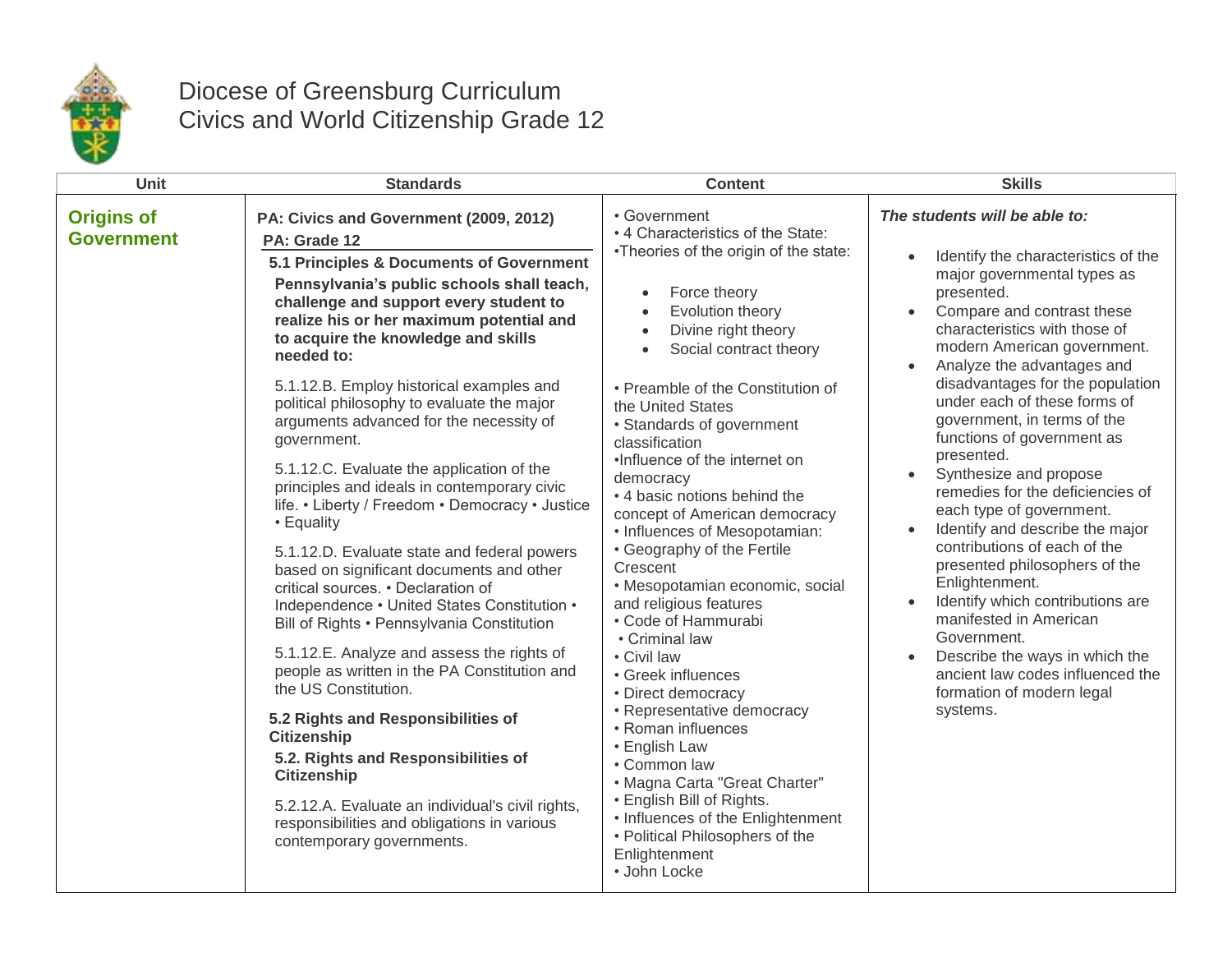| <b>Unit</b> | <b>Standards</b>                                                                                                                                                                                                                                                                                                                                                               | <b>Content</b>                                                                                                                                                                                                                                                                             | <b>Skills</b> |
|-------------|--------------------------------------------------------------------------------------------------------------------------------------------------------------------------------------------------------------------------------------------------------------------------------------------------------------------------------------------------------------------------------|--------------------------------------------------------------------------------------------------------------------------------------------------------------------------------------------------------------------------------------------------------------------------------------------|---------------|
|             | 5.2.12.B. Examine the causes of conflicts in<br>society and evaluate techniques to address<br>those conflicts.<br>5.2.12.C. Evaluate political leadership and<br>public service in a republican form of<br>government.<br>5.2.12.D. Evaluate and demonstrate what<br>makes competent and responsible citizens.<br><b>5.3 How Government Works</b><br>5.3. How Government Works | • Thomas Hobbes<br>• Baron de Montesquieu<br>• Separation of powers<br>• Checks and Balances<br>• Voltaire<br>• Thomas Paine<br>• Types of government:<br>• Types of Economic Systems<br>• Functions and Responsibilities<br>of government<br>• Responsibilities and Duties of<br>citizens |               |
|             | 5.3.12.A. Analyze the changes in power and<br>authority among the three branches of<br>government over time.                                                                                                                                                                                                                                                                   |                                                                                                                                                                                                                                                                                            |               |
|             | 5.3.12.B. Compare and contrast policymaking<br>in various contemporary world governments.                                                                                                                                                                                                                                                                                      |                                                                                                                                                                                                                                                                                            |               |
|             | 5.3.12.C. Evaluate how government agencies<br>create, amend, and enforce regulations.                                                                                                                                                                                                                                                                                          |                                                                                                                                                                                                                                                                                            |               |
|             | 5.3.12.D. Evaluate the roles of political<br>parties, interest groups, and mass media in<br>politics and public policy.                                                                                                                                                                                                                                                        |                                                                                                                                                                                                                                                                                            |               |
|             | 5.3.12.E. Evaluate the fairness and<br>effectiveness of the United States electoral<br>processes, including the electoral college.                                                                                                                                                                                                                                             |                                                                                                                                                                                                                                                                                            |               |
|             | 5.3.12.F. Analyze landmark United States<br>Supreme Court interpretations of the<br>Constitution and its Amendments.                                                                                                                                                                                                                                                           |                                                                                                                                                                                                                                                                                            |               |
|             | 5.3.12.G. Evaluate the impact of interest<br>groups in developing public policy.                                                                                                                                                                                                                                                                                               |                                                                                                                                                                                                                                                                                            |               |
|             | 5.3.12.H. Evaluate the role of mass media in<br>setting public agenda and influencing political<br>life.                                                                                                                                                                                                                                                                       |                                                                                                                                                                                                                                                                                            |               |
|             | 5.3.12.J. Evaluate critical issues in various<br>contemporary governments.                                                                                                                                                                                                                                                                                                     |                                                                                                                                                                                                                                                                                            |               |
|             | 5.4 How International Relationships<br><b>Function</b>                                                                                                                                                                                                                                                                                                                         |                                                                                                                                                                                                                                                                                            |               |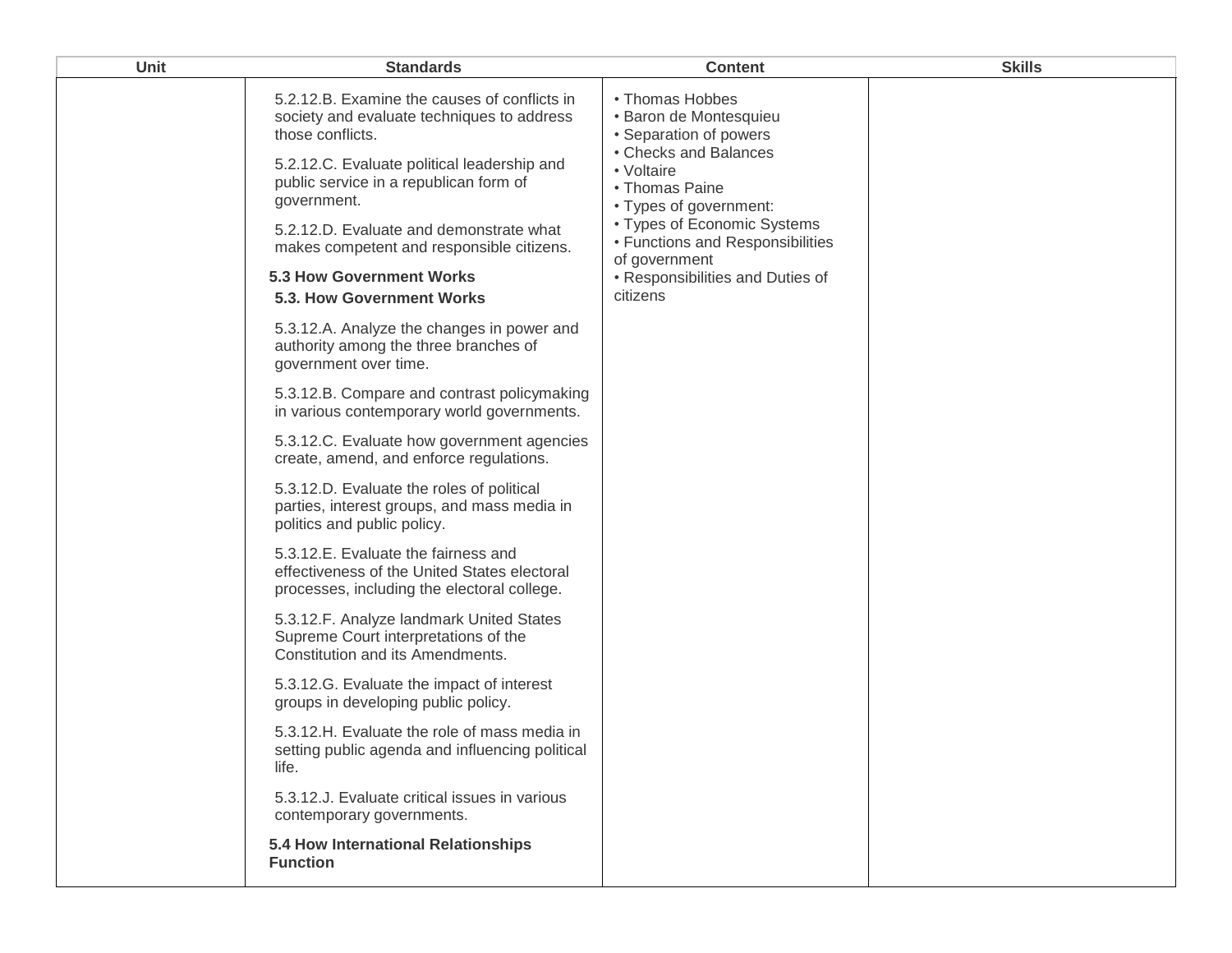| <b>Unit</b> | <b>Standards</b>                                                                                                                                                                                                                                                             | <b>Content</b> | <b>Skills</b> |
|-------------|------------------------------------------------------------------------------------------------------------------------------------------------------------------------------------------------------------------------------------------------------------------------------|----------------|---------------|
|             | 5.4. How International Relationships<br><b>Function</b>                                                                                                                                                                                                                      |                |               |
|             | 5.4.12.D. Evaluate the role of mass media in<br>world politics.                                                                                                                                                                                                              |                |               |
|             | <b>NCSS: Social Studies 2010</b><br><b>NCSS: High</b>                                                                                                                                                                                                                        |                |               |
|             | POWER, AUTHORITY, AND GOVERNANCE<br><b>Knowledge</b><br><b>Learners will understand</b>                                                                                                                                                                                      |                |               |
|             | Fundamental principles of American<br>constitutional democracy (including those of<br>the U.S. Constitution, popular sovereignty,<br>the rule of law, separation of powers, checks<br>and balances, minority rights, the separation<br>of church and state, and Federalism); |                |               |
|             | Fundamental values of constitutional<br>democracy (e.g., the common good, liberty,<br>justice, equality, and individual dignity);                                                                                                                                            |                |               |
|             | The ideologies, political cultures, structures,<br>institutions, and processes of political<br>systems that differ from those of the United<br>States, and compare these with the political<br>system of the United States;                                                  |                |               |
|             | Mechanisms by which governments meet the<br>needs and wants of citizens, regulate<br>territory, manage conflict, establish order and<br>security, and balance competing conceptions<br>of a just society;                                                                    |                |               |
|             | Ideas, theories, and modes of inquiry drawn<br>from political science.                                                                                                                                                                                                       |                |               |
|             | <b>Processes</b><br>Learners will be able to                                                                                                                                                                                                                                 |                |               |
|             | Ask and find answers to questions about<br>power, authority, and governance in the<br>region, nation, and world;                                                                                                                                                             |                |               |
|             | Examine persistent issues involving the<br>rights, responsibilities, roles, and status of                                                                                                                                                                                    |                |               |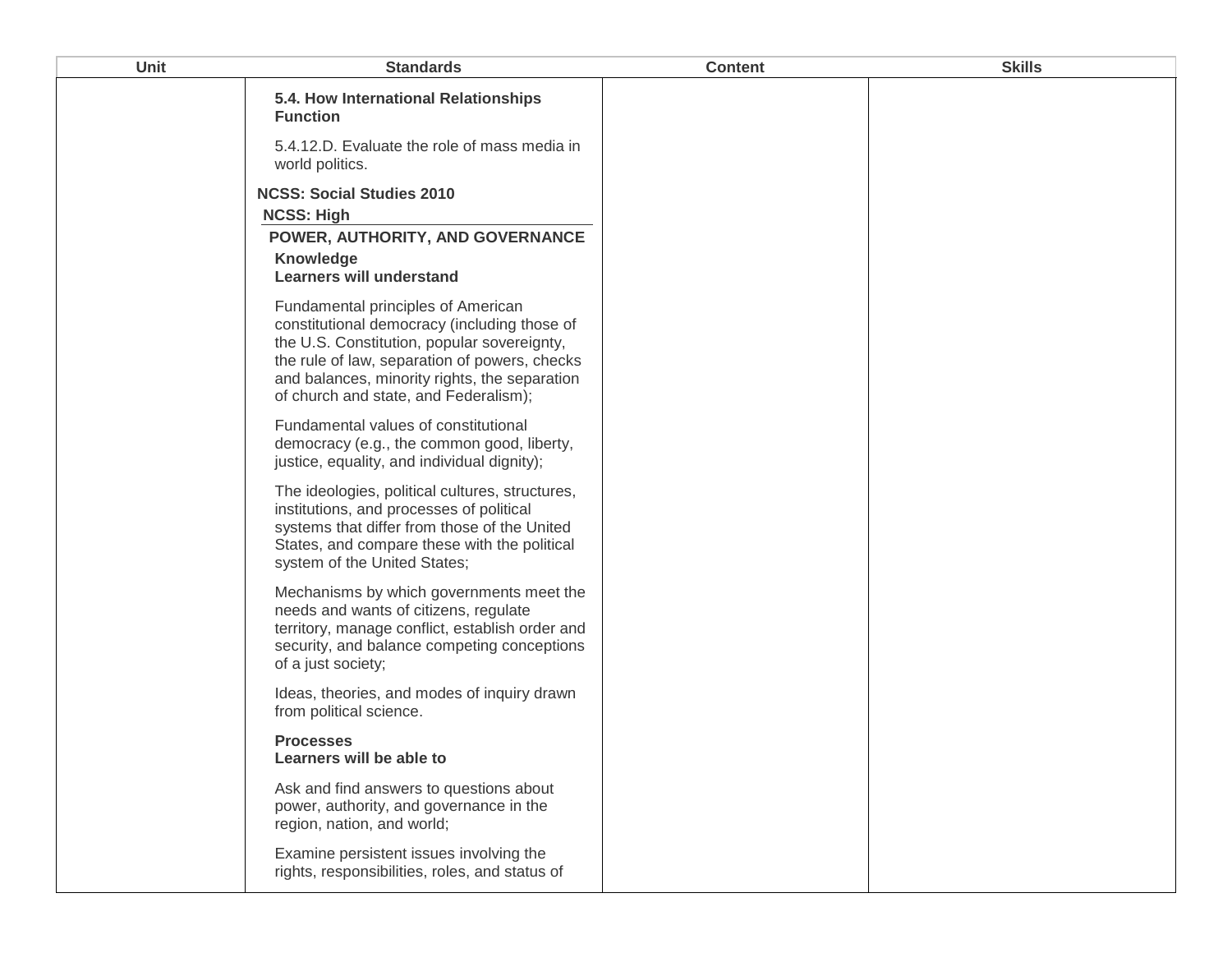| Unit                                                        | <b>Standards</b>                                                                                                                                                                                                                                                                                                                                                                                                                                                                                                                                                                                                                                                                                                                                                                                                                           | <b>Content</b>                                                                                                                                                                                                                                                                                                                                                                                                                                                                                                                                                                                                                                                                                                                                                                                                        | <b>Skills</b>                                                                                                                                                                                                                                                                                                                                                                                                                                                                                                                                                                                                                                                                                                                                                    |
|-------------------------------------------------------------|--------------------------------------------------------------------------------------------------------------------------------------------------------------------------------------------------------------------------------------------------------------------------------------------------------------------------------------------------------------------------------------------------------------------------------------------------------------------------------------------------------------------------------------------------------------------------------------------------------------------------------------------------------------------------------------------------------------------------------------------------------------------------------------------------------------------------------------------|-----------------------------------------------------------------------------------------------------------------------------------------------------------------------------------------------------------------------------------------------------------------------------------------------------------------------------------------------------------------------------------------------------------------------------------------------------------------------------------------------------------------------------------------------------------------------------------------------------------------------------------------------------------------------------------------------------------------------------------------------------------------------------------------------------------------------|------------------------------------------------------------------------------------------------------------------------------------------------------------------------------------------------------------------------------------------------------------------------------------------------------------------------------------------------------------------------------------------------------------------------------------------------------------------------------------------------------------------------------------------------------------------------------------------------------------------------------------------------------------------------------------------------------------------------------------------------------------------|
|                                                             | individuals and groups in relation to the<br>general welfare;<br>Evaluate the role of technology in<br>communications, transportation, information<br>processing, weapons development, and other<br>areas as contributes to conflict and<br>cooperation among groups and nations;<br>Evaluate the extent to which governments<br>achieve their stated ideals and policies at<br>home and abroad;<br>Copyright © 2015 Commonwealth of<br>Pennsylvania. All Rights Reserved                                                                                                                                                                                                                                                                                                                                                                  |                                                                                                                                                                                                                                                                                                                                                                                                                                                                                                                                                                                                                                                                                                                                                                                                                       |                                                                                                                                                                                                                                                                                                                                                                                                                                                                                                                                                                                                                                                                                                                                                                  |
| <b>Foundation of</b><br><b>American</b><br><b>Democracy</b> | PA: Civics and Government (2009, 2012)<br>PA: Grade 12<br>5.1 Principles & Documents of Government<br>Pennsylvania's public schools shall teach,<br>challenge and support every student to<br>realize his or her maximum potential and<br>to acquire the knowledge and skills<br>needed to:<br>5.1.12.B. Employ historical examples and<br>political philosophy to evaluate the major<br>arguments advanced for the necessity of<br>government.<br>5.1.12.C. Evaluate the application of the<br>principles and ideals in contemporary civic<br>life. • Liberty / Freedom • Democracy • Justice<br>• Equality<br>5.1.12.D. Evaluate state and federal powers<br>based on significant documents and other<br>critical sources. • Declaration of<br>Independence • United States Constitution •<br>Bill of Rights • Pennsylvania Constitution | Basic concepts of<br>$\bullet$<br>government<br>Important English<br>documents<br>Concepts important to the<br>$\bullet$<br>English colonists<br>Limited government<br>$\bullet$<br>Representative<br>$\bullet$<br>government<br>Need for an ordered social<br>$\bullet$<br>system, or government<br>Magna Carta<br>$\bullet$<br>English bill of rights<br>$\bullet$<br>Virginia bill of rights<br>$\bullet$<br>The 13 colonies<br>$\bullet$<br>Royal colonies<br>$\bullet$<br>Proprietary colonies<br>$\bullet$<br>Charter colonies<br>$\bullet$<br><b>British colonial policies</b><br>$\bullet$<br>The Albany Plan<br>$\bullet$<br>The Stamp Act Congress<br>$\bullet$<br>1st Continental Congress<br>$\bullet$<br>2nd Continental Congress<br>$\bullet$<br><b>Features of State</b><br>$\bullet$<br>Constitutions | The students will be able to:<br>Explain how the United States<br>Constitution evolves over time.<br>Evaluate how rights and<br>freedoms continue to be<br>debated, extended to additional<br>people, and defined through<br>judicial interpretation.<br>Engage in issues of civic debate<br>as Catholic Christian citizens<br>who are effective members of<br>American society while following<br>the teachings of the Catholic<br>Church.<br>Participate in constructive<br>dialogue with those who hold<br>different perspectives.<br>Develop and sustain informed<br>opinions as citizens.<br>Cite the organization and actions<br>of federal, state, and local<br>government<br>Explain how was the U.S.<br>Constitution was shaped by<br>American History. |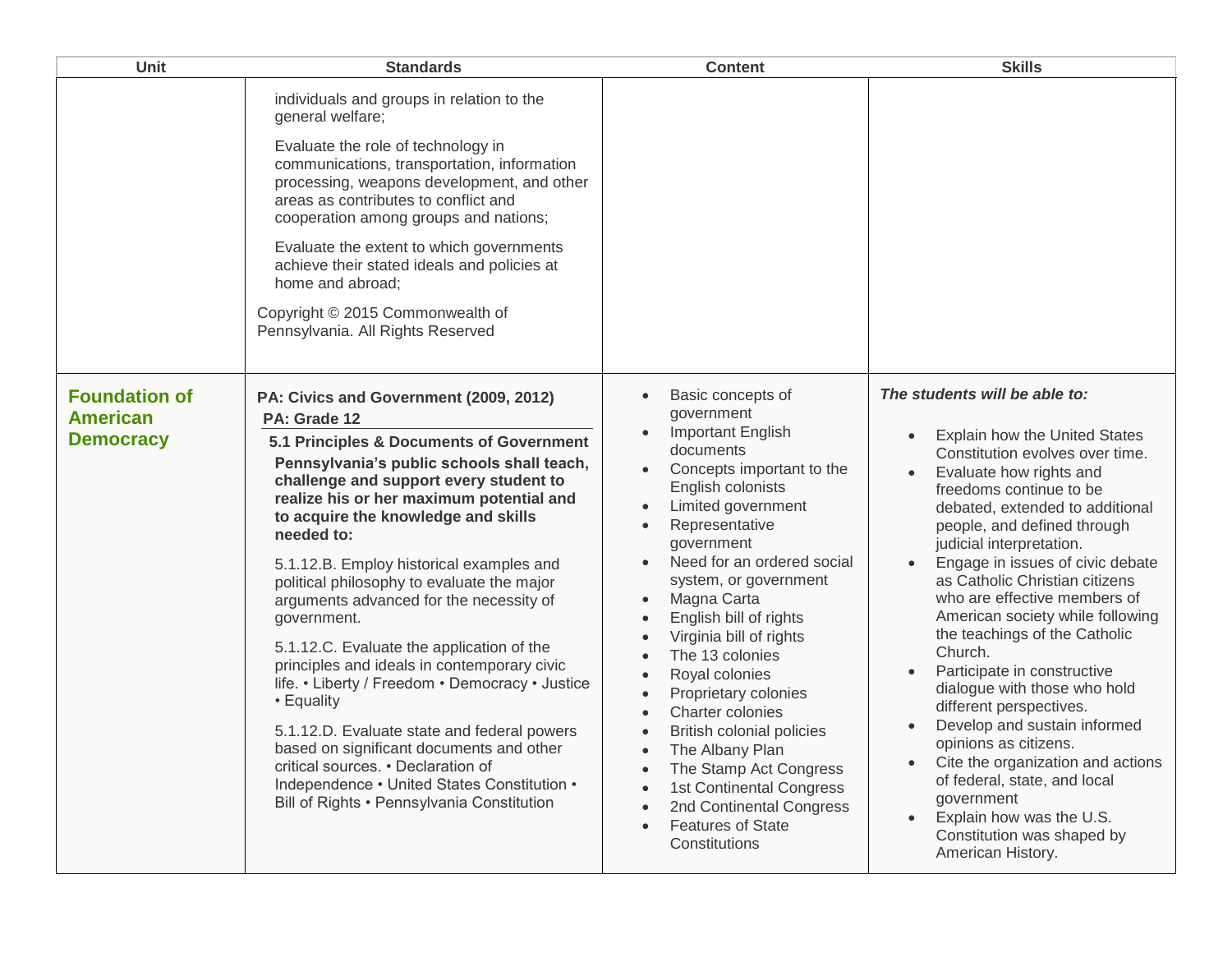| Unit | <b>Standards</b>                                                                                                                                                                                                                                                                                                                                                                                                                                                                                                                                                                                                                                                                                                                                                                                                                                                                                                                                                                                                                                                                                                                                                                                                                                                                                                                     | <b>Content</b>                                                                                                                                                                                                                                                                                                                                                                                                                                                                                                                                                                                                                                                                                                                                                                                                                                                                                                                                                                                                                                                                                                                                                                                                                                                                                               | <b>Skills</b>                                                                                                                                                                                                                                                  |
|------|--------------------------------------------------------------------------------------------------------------------------------------------------------------------------------------------------------------------------------------------------------------------------------------------------------------------------------------------------------------------------------------------------------------------------------------------------------------------------------------------------------------------------------------------------------------------------------------------------------------------------------------------------------------------------------------------------------------------------------------------------------------------------------------------------------------------------------------------------------------------------------------------------------------------------------------------------------------------------------------------------------------------------------------------------------------------------------------------------------------------------------------------------------------------------------------------------------------------------------------------------------------------------------------------------------------------------------------|--------------------------------------------------------------------------------------------------------------------------------------------------------------------------------------------------------------------------------------------------------------------------------------------------------------------------------------------------------------------------------------------------------------------------------------------------------------------------------------------------------------------------------------------------------------------------------------------------------------------------------------------------------------------------------------------------------------------------------------------------------------------------------------------------------------------------------------------------------------------------------------------------------------------------------------------------------------------------------------------------------------------------------------------------------------------------------------------------------------------------------------------------------------------------------------------------------------------------------------------------------------------------------------------------------------|----------------------------------------------------------------------------------------------------------------------------------------------------------------------------------------------------------------------------------------------------------------|
|      | 5.1.12.E. Analyze and assess the rights of<br>people as written in the PA Constitution and<br>the US Constitution.<br>5.2 Rights and Responsibilities of<br><b>Citizenship</b><br>5.2. Rights and Responsibilities of<br><b>Citizenship</b><br>5.2.12.A. Evaluate an individual's civil rights,<br>responsibilities and obligations in various<br>contemporary governments.<br>5.2.12.B. Examine the causes of conflicts in<br>society and evaluate techniques to address<br>those conflicts.<br>5.2.12.C. Evaluate political leadership and<br>public service in a republican form of<br>government.<br>5.2.12.D. Evaluate and demonstrate what<br>makes competent and responsible citizens.<br><b>5.3 How Government Works</b><br>5.3. How Government Works<br>5.3.12.A. Analyze the changes in power and<br>authority among the three branches of<br>government over time.<br>5.3.12.B. Compare and contrast policymaking<br>in various contemporary world governments.<br>5.3.12.C. Evaluate how government agencies<br>create, amend, and enforce regulations.<br>5.3.12.D. Evaluate the roles of political<br>parties, interest groups, and mass media in<br>politics and public policy.<br>5.3.12.E. Evaluate the fairness and<br>effectiveness of the United States electoral<br>processes, including the electoral college. | Declaration of<br>$\bullet$<br>Independence<br>Articles of Confederation<br>$\bullet$<br><b>Constitutional Convention /</b><br>$\bullet$<br>Philadelphia convention<br>Virginia Plan<br>$\bullet$<br>New Jersey Plan<br>$\bullet$<br><b>Connecticut Compromise</b><br>$\bullet$<br>The U.S. Constitution<br>$\bullet$<br>Three Fifths compromise<br>$\bullet$<br>Commerce and slave<br>$\bullet$<br>trade compromises<br>Ratification of the U.S.<br>$\bullet$<br>Constitution<br>Federalists<br>$\bullet$<br>Anti-Federalists<br>$\bullet$<br><b>Bill of Rights</b><br>$\bullet$<br>Amendment process<br>$\bullet$<br>Federalism<br>$\bullet$<br>Fundamentals of the<br>$\bullet$<br><b>United States Constitution</b><br>judicial review<br>$\bullet$<br><b>Equality issues</b><br>$\bullet$<br>Due Process<br>$\bullet$<br>Functions of each of the<br>three branches of the U.S.<br>government.<br>Structure and functions of<br>$\bullet$<br>the U.S. court system<br>Separation of powers<br>$\bullet$<br>Principals of the U.S.<br>$\bullet$<br>Constitution<br>Checks and balances in<br>American government<br>Roles of the president<br>$\bullet$<br>Qualifications of the<br>$\bullet$<br>presidency<br>Terms of office for the<br>presidency<br>Salaries and benefits of<br>the executive branch | Compare and contrast the<br>$\bullet$<br>structures and functions of the<br>three branches of government.<br>Cite evidence of how Supreme<br>$\bullet$<br>Court decisions modified the<br>personal rights and<br>responsibilities of the nation's<br>citizens. |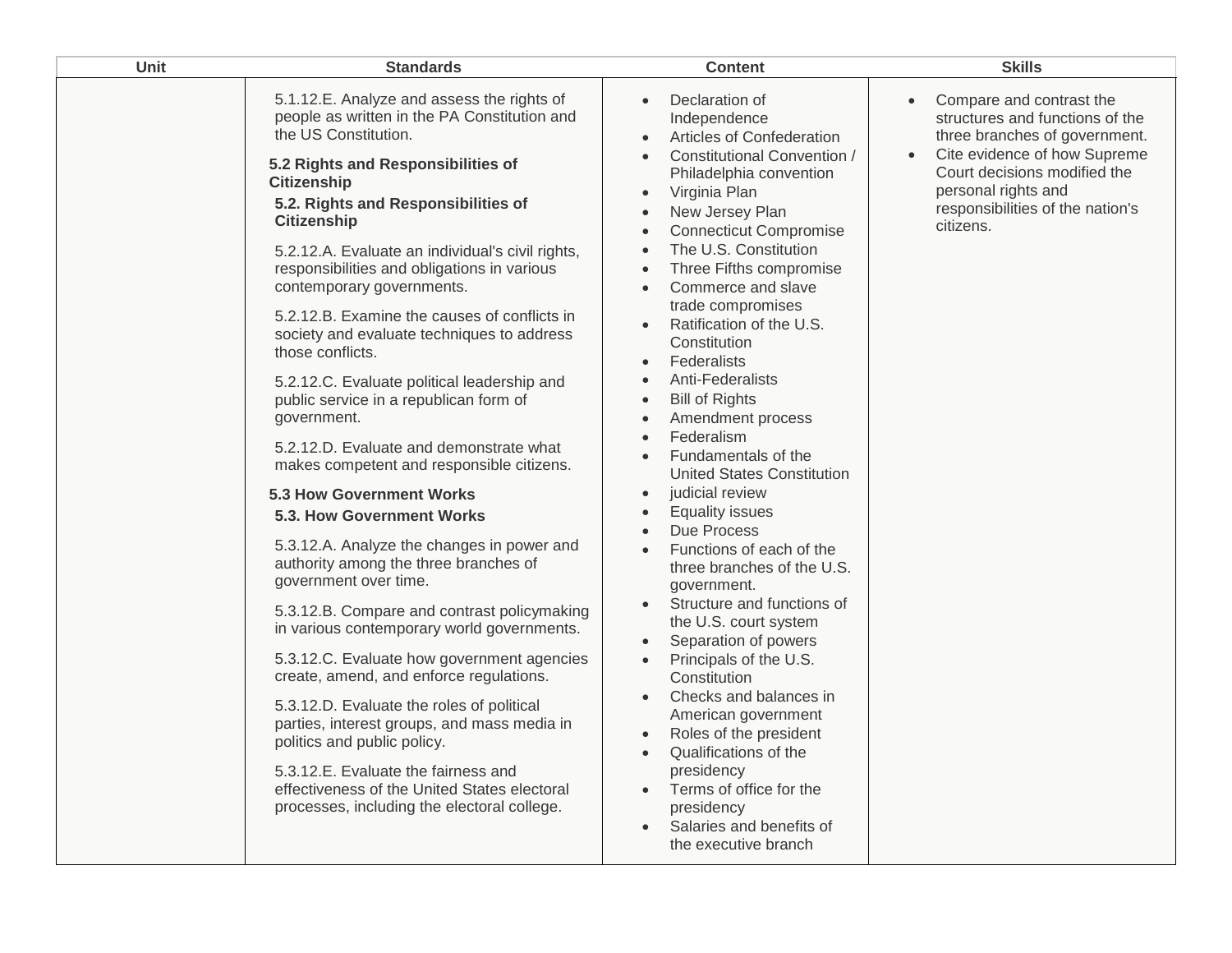| <b>Unit</b> | <b>Standards</b>                                                                                                                                                                                                                                                                                                                                                 | <b>Content</b>                                                                                                                                                                                                                                                 | <b>Skills</b> |
|-------------|------------------------------------------------------------------------------------------------------------------------------------------------------------------------------------------------------------------------------------------------------------------------------------------------------------------------------------------------------------------|----------------------------------------------------------------------------------------------------------------------------------------------------------------------------------------------------------------------------------------------------------------|---------------|
|             | 5.3.12.F. Analyze landmark United States<br>Supreme Court interpretations of the<br>Constitution and its Amendments.<br>5.3.12.G. Evaluate the impact of interest<br>groups in developing public policy.                                                                                                                                                         | Slavery vs. The<br>$\bullet$<br>Constitution<br>Presidential succession<br>$\bullet$<br>25th amendment<br>Executive powers<br>$\bullet$<br><b>Executing Laws</b><br>$\bullet$                                                                                  |               |
|             | 5.3.12.H. Evaluate the role of mass media in<br>setting public agenda and influencing political<br>life.<br>5.3.12.J. Evaluate critical issues in various<br>contemporary governments.                                                                                                                                                                           | <b>Appointing Officials</b><br>$\bullet$<br><b>Executive Privilege</b><br>$\bullet$<br><b>Making Treaties</b><br>$\bullet$<br>Declaration of war<br>$\bullet$<br><b>President Nixon</b><br>$\bullet$                                                           |               |
|             | 5.4 How International Relationships<br><b>Function</b><br>5.4. How International Relationships                                                                                                                                                                                                                                                                   | Foreign policy<br>$\bullet$<br>Reprieve<br>$\bullet$<br>Veto<br>$\bullet$<br>Influence of the media on<br>$\bullet$                                                                                                                                            |               |
|             | <b>Function</b><br>5.4.12.D. Evaluate the role of mass media in<br>world politics.                                                                                                                                                                                                                                                                               | the modern presidency<br><b>Electoral College</b><br>$\bullet$<br>Elector<br>$\bullet$<br>Popular votes<br>$\bullet$                                                                                                                                           |               |
|             | <b>NCSS: Social Studies 2010</b><br><b>NCSS: High</b><br>POWER, AUTHORITY, AND GOVERNANCE<br><b>Knowledge</b>                                                                                                                                                                                                                                                    | Slates of electors<br>$\bullet$<br>Caucus<br>$\bullet$<br>Primary election<br>$\bullet$<br>General election<br>$\bullet$                                                                                                                                       |               |
|             | <b>Learners will understand</b><br>Fundamental principles of American<br>constitutional democracy (including those of<br>the U.S. Constitution, popular sovereignty,<br>the rule of law, separation of powers, checks<br>and balances, minority rights, the separation<br>of church and state, and Federalism);                                                  | Delegates<br>$\bullet$<br>Party platform<br>$\bullet$<br>2000 Presidential election<br>$\bullet$<br>2016 Presidential election<br>$\bullet$<br>The Emancipation<br>$\bullet$<br>Proclamation<br><b>Reconstruction and Civil</b><br>$\bullet$<br>War amendments |               |
|             | Fundamental values of constitutional<br>democracy (e.g., the common good, liberty,<br>justice, equality, and individual dignity);<br>The ideologies, political cultures, structures,<br>institutions, and processes of political<br>systems that differ from those of the United<br>States, and compare these with the political<br>system of the United States; | <b>Equality issues</b><br>$\bullet$<br>Civil Rights Act (1964)<br>$\bullet$<br>Women's rights, the 19th<br>Amendment (1920) and<br>the ERA<br>Defense of Marriage Act<br>$\bullet$<br>(1996)<br>Americans with Disabilities<br>$\bullet$<br>Acts (1990, 2008)  |               |
|             | Mechanisms by which governments meet the<br>needs and wants of citizens, regulate                                                                                                                                                                                                                                                                                | Roles of the Legislative<br>$\bullet$<br><b>Branch</b>                                                                                                                                                                                                         |               |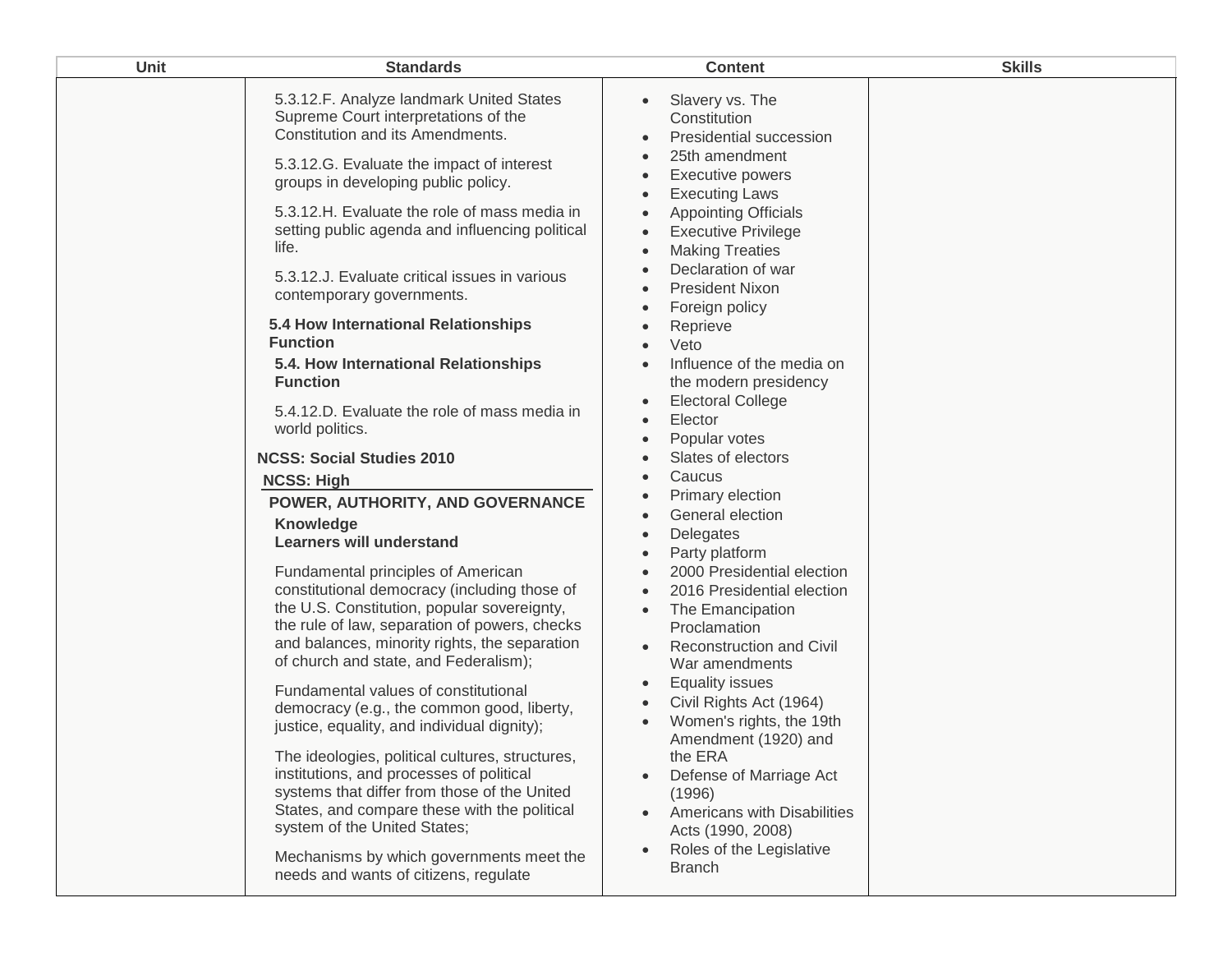| <b>Unit</b>                                               | <b>Standards</b>                                                                                                                                                                                                                                                                                                                                                                                                                                                                                                                                                                                                                                                                                                                                                                                                                                                                                                                             | <b>Content</b>                                                                                                                                                                                                                                                                                                                                                                                                                                                                                                                                                                                                                                                                                                                                                                                                                                                                                                                                           | <b>Skills</b>                                                                                                                  |
|-----------------------------------------------------------|----------------------------------------------------------------------------------------------------------------------------------------------------------------------------------------------------------------------------------------------------------------------------------------------------------------------------------------------------------------------------------------------------------------------------------------------------------------------------------------------------------------------------------------------------------------------------------------------------------------------------------------------------------------------------------------------------------------------------------------------------------------------------------------------------------------------------------------------------------------------------------------------------------------------------------------------|----------------------------------------------------------------------------------------------------------------------------------------------------------------------------------------------------------------------------------------------------------------------------------------------------------------------------------------------------------------------------------------------------------------------------------------------------------------------------------------------------------------------------------------------------------------------------------------------------------------------------------------------------------------------------------------------------------------------------------------------------------------------------------------------------------------------------------------------------------------------------------------------------------------------------------------------------------|--------------------------------------------------------------------------------------------------------------------------------|
|                                                           | territory, manage conflict, establish order and<br>security, and balance competing conceptions<br>of a just society;<br>Ideas, theories, and modes of inquiry drawn<br>from political science.<br><b>Processes</b><br>Learners will be able to<br>Ask and find answers to questions about<br>power, authority, and governance in the<br>region, nation, and world;<br>Examine persistent issues involving the<br>rights, responsibilities, roles, and status of<br>individuals and groups in relation to the<br>general welfare;<br>Evaluate the role of technology in<br>communications, transportation, information<br>processing, weapons development, and other<br>areas as contributes to conflict and<br>cooperation among groups and nations;<br>Evaluate the extent to which governments<br>achieve their stated ideals and policies at<br>home and abroad;<br>Copyright © 2015 Commonwealth of<br>Pennsylvania. All Rights Reserved | Factors that influence<br>decisions made by<br>members of Congress<br>Structure of the legislative<br>branch<br><b>Bicameral</b><br>$\bullet$<br>House of Representatives<br>$\bullet$<br>Size and structure of the<br>$\bullet$<br><b>House of Representatives</b><br>Terms of the House of<br>$\bullet$<br>Representatives<br>Congressional districts<br>$\bullet$<br>Gerrymandering<br>$\bullet$<br>Qualifications for members<br>of the House of<br>Representatives<br>Salary and benefits for<br>members the House of<br>Representatives<br>Size and structure of the<br>$\bullet$<br>Senate<br>Terms of members of the<br>$\bullet$<br>Senate<br><b>Qualifications for members</b><br>$\bullet$<br>of the Senate<br>Salary and benefits of<br>$\bullet$<br>members of the Senate<br>Demographic combination<br>$\bullet$<br>of the U.S. Congress<br>Impeachment<br>$\bullet$<br>Approving treaties<br>$\bullet$<br>Deciding elections<br>$\bullet$ |                                                                                                                                |
| <b>Citizens' Rights</b><br>and<br><b>Responsibilities</b> | PA: Civics and Government (2009, 2012)<br>PA: Grade 12<br>5.1 Principles & Documents of Government<br>Pennsylvania's public schools shall teach,<br>challenge and support every student to<br>realize his or her maximum potential and                                                                                                                                                                                                                                                                                                                                                                                                                                                                                                                                                                                                                                                                                                       | Rights of individuals<br>$\bullet$<br>Inalienable rights<br>$\bullet$<br>Constitutional rights<br>$\bullet$<br>Statutory rights<br>$\bullet$<br>Free Speech<br>$\bullet$<br>Freedom of the Press<br>$\bullet$<br>Freedom of Religion<br>$\bullet$                                                                                                                                                                                                                                                                                                                                                                                                                                                                                                                                                                                                                                                                                                        | The students will be able to:<br>Recognize and identify the<br>numerous avenues for<br>engagement in the political<br>process. |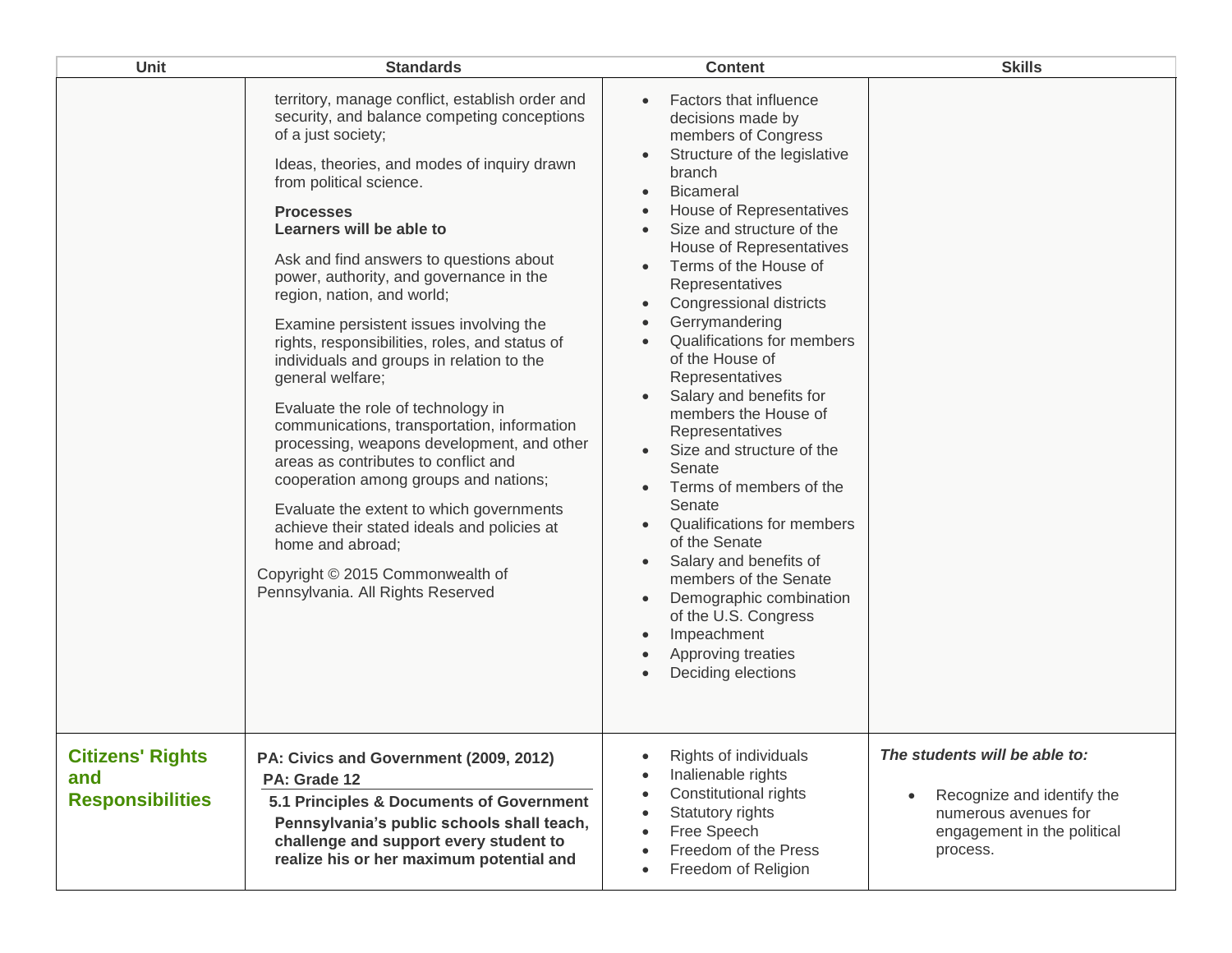| Unit | <b>Standards</b>                                                                                                                                                                                                                                                                                                                                                                                                                                                                                                                                                                                                                                                                                                                                                                                                                                                                                                                                                                                                                                                                                                                                                                                                                                                                                                                                           | <b>Content</b>                                                                                                                                                                                                                                                                                                                                                                                                                                                                                                                                                                                                                                                                                                                                                                                                                                                                                                                                                                                                                                                                                                                              | <b>Skills</b>                                                                                                                                                                                                                                                                                                                                                                                                                                                                                                                                                                                                                                                                                                      |
|------|------------------------------------------------------------------------------------------------------------------------------------------------------------------------------------------------------------------------------------------------------------------------------------------------------------------------------------------------------------------------------------------------------------------------------------------------------------------------------------------------------------------------------------------------------------------------------------------------------------------------------------------------------------------------------------------------------------------------------------------------------------------------------------------------------------------------------------------------------------------------------------------------------------------------------------------------------------------------------------------------------------------------------------------------------------------------------------------------------------------------------------------------------------------------------------------------------------------------------------------------------------------------------------------------------------------------------------------------------------|---------------------------------------------------------------------------------------------------------------------------------------------------------------------------------------------------------------------------------------------------------------------------------------------------------------------------------------------------------------------------------------------------------------------------------------------------------------------------------------------------------------------------------------------------------------------------------------------------------------------------------------------------------------------------------------------------------------------------------------------------------------------------------------------------------------------------------------------------------------------------------------------------------------------------------------------------------------------------------------------------------------------------------------------------------------------------------------------------------------------------------------------|--------------------------------------------------------------------------------------------------------------------------------------------------------------------------------------------------------------------------------------------------------------------------------------------------------------------------------------------------------------------------------------------------------------------------------------------------------------------------------------------------------------------------------------------------------------------------------------------------------------------------------------------------------------------------------------------------------------------|
|      | to acquire the knowledge and skills<br>needed to:<br>5.1.12.B. Employ historical examples and<br>political philosophy to evaluate the major<br>arguments advanced for the necessity of<br>government.<br>5.1.12.C. Evaluate the application of the<br>principles and ideals in contemporary civic<br>life. • Liberty / Freedom • Democracy • Justice<br>• Equality<br>5.1.12.D. Evaluate state and federal powers<br>based on significant documents and other<br>critical sources. • Declaration of<br>Independence • United States Constitution •<br>Bill of Rights • Pennsylvania Constitution<br>5.1.12.E. Analyze and assess the rights of<br>people as written in the PA Constitution and<br>the US Constitution.<br>5.2 Rights and Responsibilities of<br><b>Citizenship</b><br>5.2. Rights and Responsibilities of<br><b>Citizenship</b><br>5.2.12.A. Evaluate an individual's civil rights,<br>responsibilities and obligations in various<br>contemporary governments.<br>5.2.12.B. Examine the causes of conflicts in<br>society and evaluate techniques to address<br>those conflicts.<br>5.2.12.C. Evaluate political leadership and<br>public service in a republican form of<br>government.<br>5.2.12.D. Evaluate and demonstrate what<br>makes competent and responsible citizens.<br>5.3 How Government Works<br>5.3. How Government Works | The Right to Bear Arms<br>The Right to Vote<br>Precedents governing<br>$\bullet$<br>specific rights<br>Limits on specific rights<br>Elections and the Electoral<br>$\bullet$<br>College<br>Election process (local,<br>state, and federal)<br>Political parties<br>$\bullet$<br>Obtaining and completing<br>a voter registration form<br>Calendar for federal, state,<br>and local elections<br>Types of ballots<br>Citizens United v. Federal<br><b>Election Commission</b><br>(2009) Political Parties<br>Joining a political<br>organization<br>Political, economic, and<br>social philosophies and<br>party platforms<br>Volunteering to work in a<br>political campaign<br>Community improvement<br>projects, coalition building<br>with local governments<br>Types of Civic participatory<br>action<br>Citizens as activists<br>$\bullet$<br>Jury Duty<br>$\bullet$<br>Financial Support of the<br>$\bullet$<br>Government through<br>Payment of Taxes<br>Texas v. Johnson (1989)<br>and flag burning<br>Constitutional limits to<br>freedom (libel, obscenity,<br>and fair trial), Escobedo v.<br>Illinois, Schenk v. U.S.<br>(1919) | Evaluate how all levels of<br>$\bullet$<br>government-local, state, and<br>federal-are involved in shaping<br>public policy and responding to<br>public policy issues.<br>Understand the necessity of Jury<br>$\bullet$<br>Duty as a civic responsibility.<br>Understand the necessity of<br>taxation and of civic financial<br>support of the government<br>through payment of taxes.<br>Understand and practice the<br>voting process by means of a<br>Mock Election scenario.<br>Analyze the efforts of various<br>$\bullet$<br>historical civic activists and their<br>successes or failures.<br>Synthesize potential civic action<br>$\bullet$<br>plans pertaining to current social<br>and political issues. |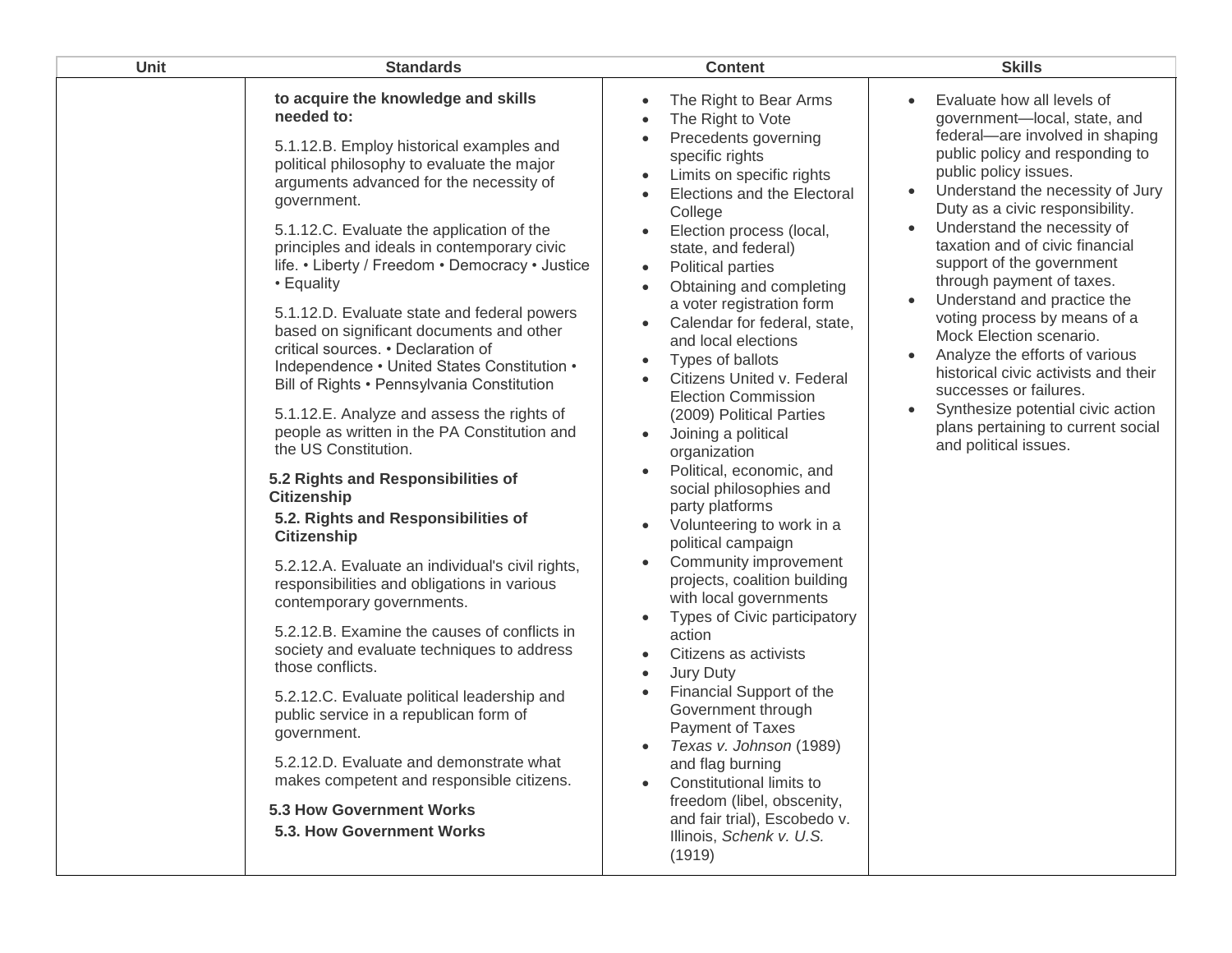| Unit | <b>Standards</b>                                                                                                                                                                                          | <b>Content</b>                                                                                                               | <b>Skills</b> |
|------|-----------------------------------------------------------------------------------------------------------------------------------------------------------------------------------------------------------|------------------------------------------------------------------------------------------------------------------------------|---------------|
|      | 5.3.12.A. Analyze the changes in power and<br>authority among the three branches of<br>government over time.<br>5.3.12.B. Compare and contrast policymaking<br>in various contemporary world governments. | Brown v. Board of<br>$\bullet$<br><b>Education of Topeka</b><br>(1954)<br>Brown v. Board of<br>$\bullet$<br>Education (1955) |               |
|      | 5.3.12.C. Evaluate how government agencies<br>create, amend, and enforce regulations.                                                                                                                     |                                                                                                                              |               |
|      | 5.3.12.D. Evaluate the roles of political<br>parties, interest groups, and mass media in<br>politics and public policy.                                                                                   |                                                                                                                              |               |
|      | 5.3.12.E. Evaluate the fairness and<br>effectiveness of the United States electoral<br>processes, including the electoral college.                                                                        |                                                                                                                              |               |
|      | 5.3.12.F. Analyze landmark United States<br>Supreme Court interpretations of the<br>Constitution and its Amendments.                                                                                      |                                                                                                                              |               |
|      | 5.3.12.G. Evaluate the impact of interest<br>groups in developing public policy.                                                                                                                          |                                                                                                                              |               |
|      | 5.3.12.H. Evaluate the role of mass media in<br>setting public agenda and influencing political<br>life.                                                                                                  |                                                                                                                              |               |
|      | 5.3.12.J. Evaluate critical issues in various<br>contemporary governments.                                                                                                                                |                                                                                                                              |               |
|      | 5.4 How International Relationships<br><b>Function</b><br>5.4. How International Relationships<br><b>Function</b>                                                                                         |                                                                                                                              |               |
|      | 5.4.12.D. Evaluate the role of mass media in<br>world politics.                                                                                                                                           |                                                                                                                              |               |
|      | <b>NCSS: Social Studies 2010</b><br><b>NCSS: High</b><br>POWER, AUTHORITY, AND GOVERNANCE<br>Knowledge                                                                                                    |                                                                                                                              |               |
|      | <b>Learners will understand</b>                                                                                                                                                                           |                                                                                                                              |               |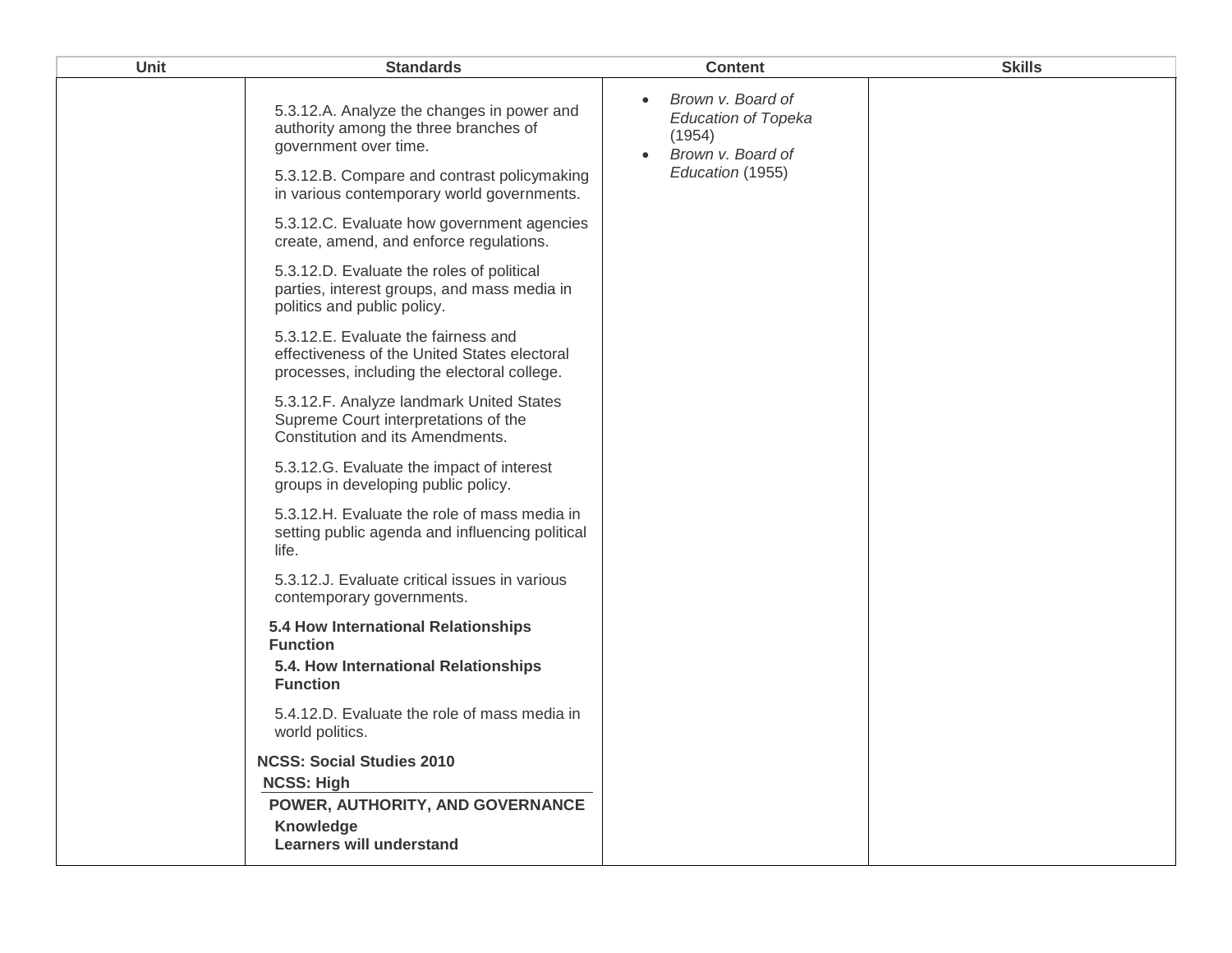| Unit | <b>Standards</b>                                                                                                                                                                                                                                                             | <b>Content</b> | <b>Skills</b> |
|------|------------------------------------------------------------------------------------------------------------------------------------------------------------------------------------------------------------------------------------------------------------------------------|----------------|---------------|
|      | Fundamental principles of American<br>constitutional democracy (including those of<br>the U.S. Constitution, popular sovereignty,<br>the rule of law, separation of powers, checks<br>and balances, minority rights, the separation<br>of church and state, and Federalism); |                |               |
|      | Fundamental values of constitutional<br>democracy (e.g., the common good, liberty,<br>justice, equality, and individual dignity);                                                                                                                                            |                |               |
|      | The ideologies, political cultures, structures,<br>institutions, and processes of political<br>systems that differ from those of the United<br>States, and compare these with the political<br>system of the United States;                                                  |                |               |
|      | Mechanisms by which governments meet the<br>needs and wants of citizens, regulate<br>territory, manage conflict, establish order and<br>security, and balance competing conceptions<br>of a just society;                                                                    |                |               |
|      | Ideas, theories, and modes of inquiry drawn<br>from political science.                                                                                                                                                                                                       |                |               |
|      | <b>Processes</b><br>Learners will be able to                                                                                                                                                                                                                                 |                |               |
|      | Ask and find answers to questions about<br>power, authority, and governance in the<br>region, nation, and world;                                                                                                                                                             |                |               |
|      | Examine persistent issues involving the<br>rights, responsibilities, roles, and status of<br>individuals and groups in relation to the<br>general welfare;                                                                                                                   |                |               |
|      | Evaluate the role of technology in<br>communications, transportation, information<br>processing, weapons development, and other<br>areas as contributes to conflict and<br>cooperation among groups and nations;                                                             |                |               |